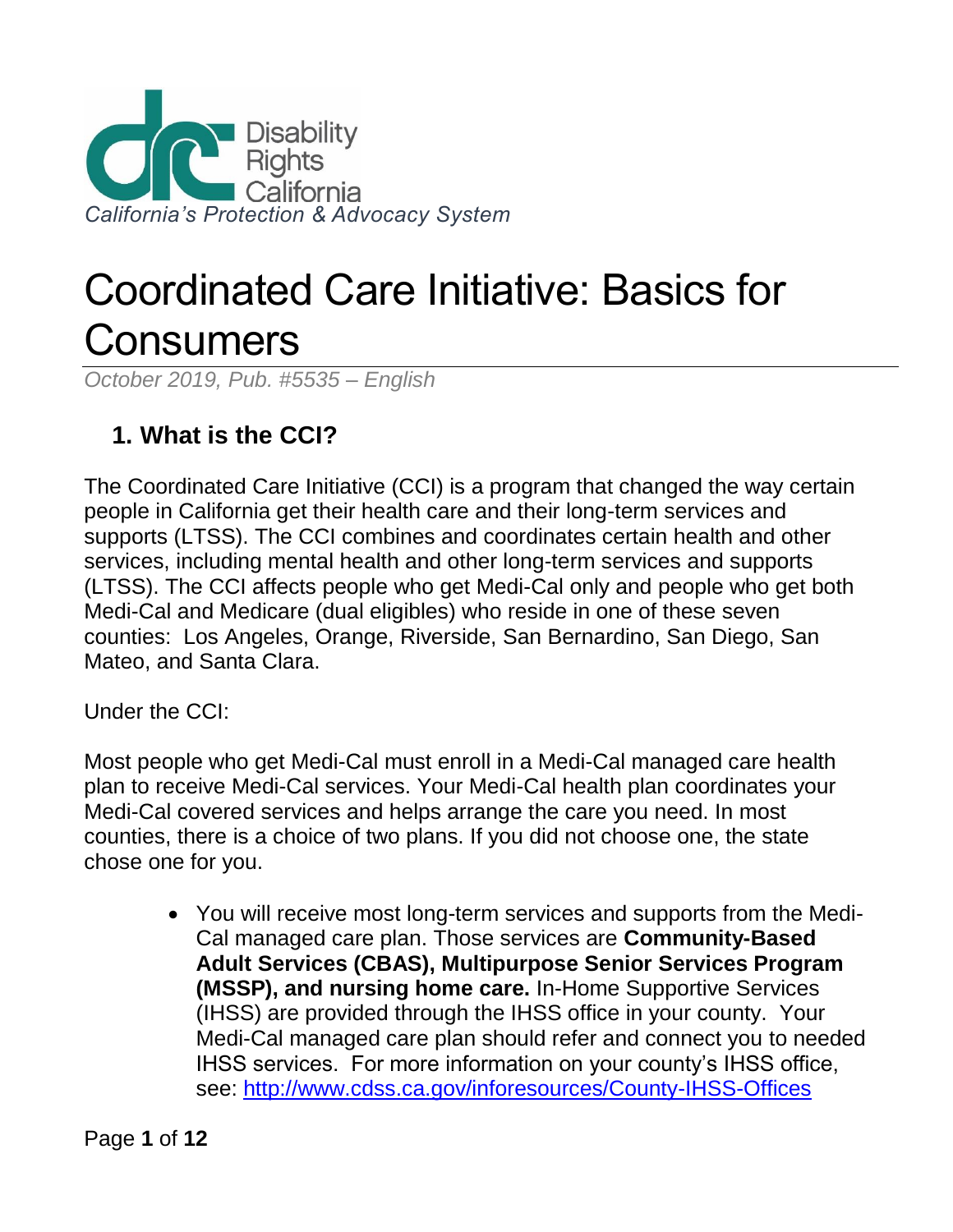- Dual eligibles (people who get Medicare and Medi-Cal) who want to get Medicare services through managed care can voluntarily enroll in a health plan that combines Medicare and Medi-Cal, called "Cal MediConnect." While enrollment in a Medi-Cal managed care plan is required in most cases, individuals have a choice to enroll in a Cal MediConnect plan for both Medicare and Medi-Cal.
- Dual eligibles do not have to change their Medicare services but most will have to be in managed care for their Medi-Cal services.

For a chart of who is included and excluded from Cal MediConnect, see: [http://www.calduals.org/wp-content/uploads/2015/03/CCI-Participating-](http://www.calduals.org/wp-content/uploads/2015/03/CCI-Participating-Populations_March2015.pdf)[Populations\\_March2015.pdf](http://www.calduals.org/wp-content/uploads/2015/03/CCI-Participating-Populations_March2015.pdf)

## **2. Why did I get a notice from the State telling me I have to choose a health plan?**

If you got a notice from the State, it means that you are in one of the groups of people affected by the CCI. The groups who receive notices are those individuals who are still in fee-for-service Medi-Cal, who are new dual eligibles, or who move from a non-CCI county to a CCI county. These individuals will need to choose a Medi-Cal plan or will be automatically enrolled in one. They also have the choice to enroll in a Cal MediConnect plan if they are dual eligibles. These individuals will have thirty days to make a Medi-Cal plan choice.

## **3. I get Medi-Cal only. How does the CCI affect me?**

Most Medi-Cal only recipients are required to enroll in Medi-Cal managed care. This includes people who are in nursing facilities. People who may not have to enroll in Medi-Cal managed care:

- are children under 21; or
- live in certain rural zip codes; or
- have other health coverage in certain counties; or
- live in a veterans' home or ICF-DD in certain counties.

See each county's Medi-Cal managed care plans to learn more, available at: [http://www.dhcs.ca.gov/individuals/Pages/MMCDHealthPlanDir.aspx,](http://www.dhcs.ca.gov/individuals/Pages/MMCDHealthPlanDir.aspx) or see [www.calduals.org](http://www.calduals.org/) for more information.

Page **2** of **12** Under the CCI, you will get most of your Long-Term Services and Supports (LTSS) through your managed care plan: nursing facilities, Community Based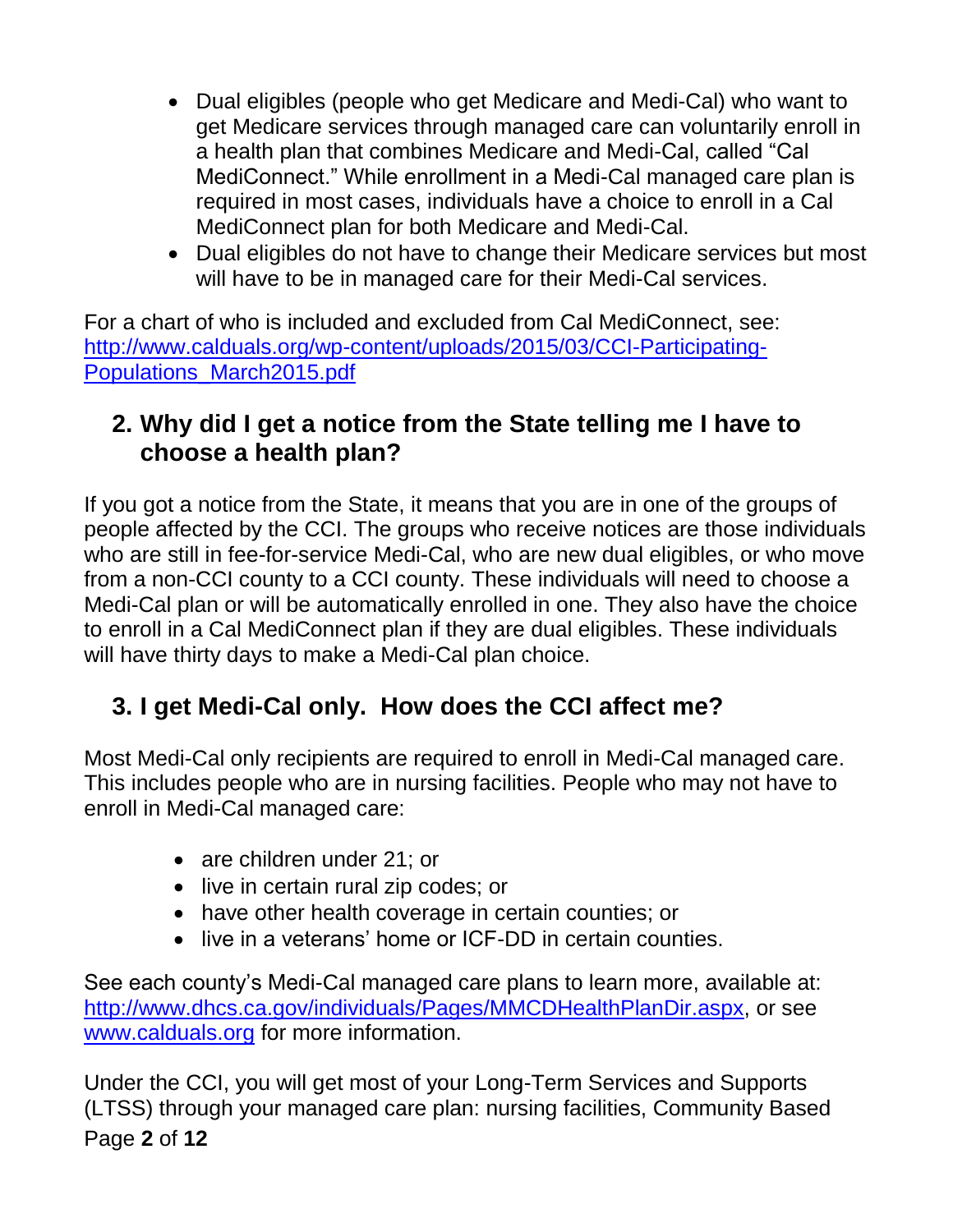Adult Services (CBAS), and the Multi-Purpose Senior Services Waiver (MSSP). This means that your providers must have a contract with your Medi-Cal plan in order for you to receive covered services and for the provider to be paid for these services.

If you live in a county with two managed care plans and you do not choose a plan, the State chooses one for you. The only way to avoid enrolling in a Medi-Cal managed care plan is to apply for a Medical Exemption Request (MER), which, if granted, allows you to put off enrolling for up to 12 months. If your MER is granted, you do not have to enroll in managed care for your long term services and supports. The State says MERs are only available for people who get Medi-Cal only, not dual eligible, and only in limited circumstances. See Question 11 for more information about MERs.

## **4. I get Medicare and Medi-Cal. How did the CCI affect me?**

If you get both Medicare and Medi-Cal, you are called a "dual eligible." If you are a dual eligible and you live in one of the seven counties (see Question 1), the CCI affects you in two ways:

> A. You are generally required to enroll in a Medi-Cal managed care plan to get your Medi-Cal benefits, including most LTSS;

AND

B. You can enroll in a managed care plan that combines Medicare and Medi-Cal benefits, also called Cal MediConnect.

There are some dual eligibles who are not eligible for Cal MediConnect. These are people who:

- Are Regional Center clients (for more information, see: [http://www.calduals.org/wp-content/uploads/2013/05/FAQ-DD-5.8.13.pdf\)](http://www.calduals.org/wp-content/uploads/2013/05/FAQ-DD-5.8.13.pdf) ; or
- Are children under age 21; or
- Do not routinely meet their Medi-Cal share of cost.

Dual eligibles who are enrolled in other programs, like the Program of All-Inclusive Care for the Elderly (PACE) or a Medicare Advantage plan or who are enrolled in a Home & Community-Based Services (HCBS) waiver, will be disenrolled from that program if they enroll in Cal MediConnect.

Page **3** of **12**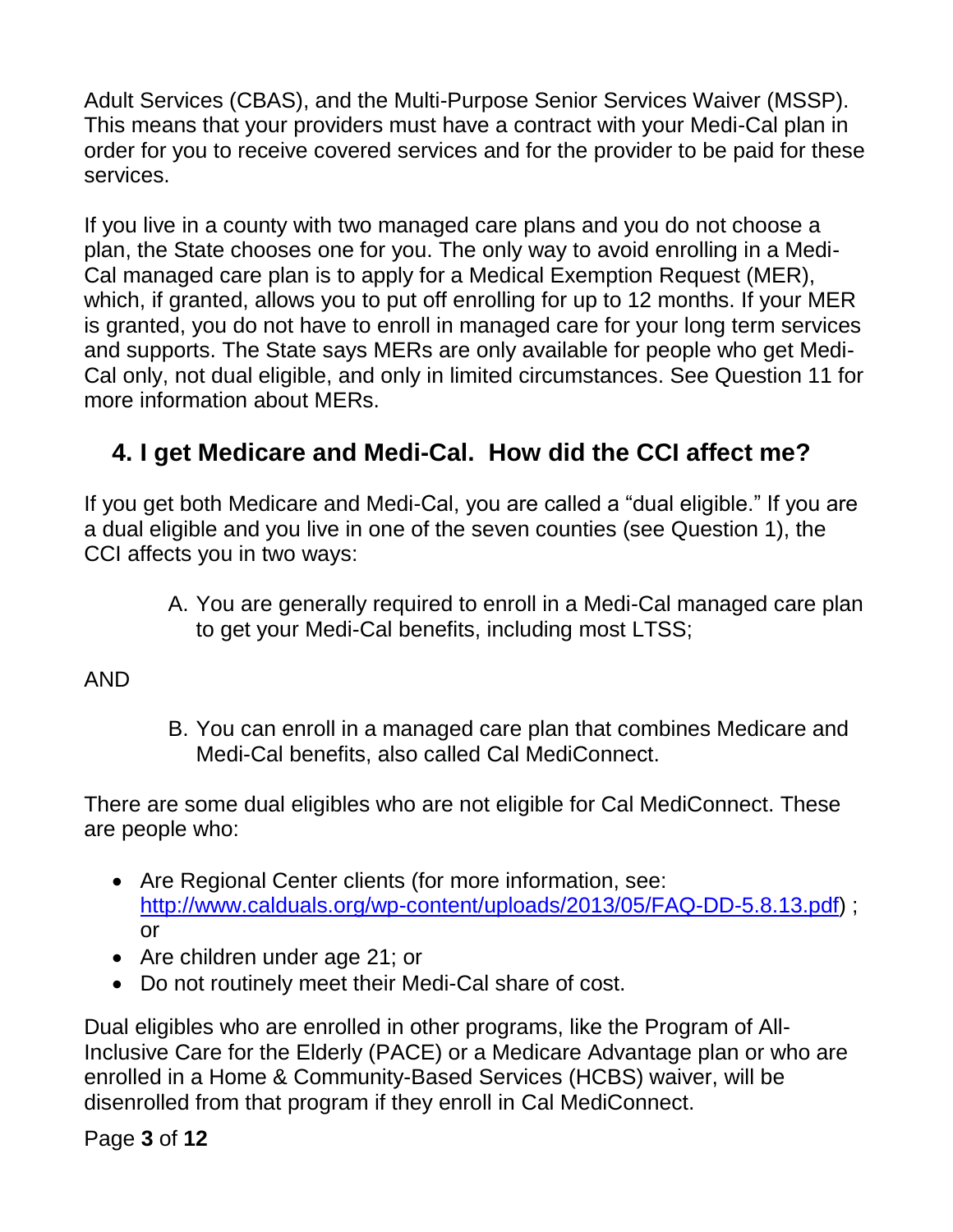#### **5. I get Medicare but not Medi-Cal. How does the CCI affect me?**

If you get only Medicare (and not Medi-Cal also), the CCI does not affect you.

## **6. I do not live in Los Angeles, Orange, Riverside, San Bernardino, San Diego, San Mateo, or Santa Clara counties. How does the CCI affect me?**

If you do not live in one of the seven counties, the CCI does not affect you. If you move into a CCI county, you will likely have to enroll in a Medi-Cal plan.

# **7. I am enrolled in Cal MediConnect. Can I disenroll?**

Before you disenroll, you should make sure that is the right choice for you. Cal MediConnect may offer you more services than you could get under fee for service Medicare, or Medicare Advantage, including vision and care coordination services. On the other hand, certain doctors and regular medical providers you want to see may not be part of Cal MediConnect. It is very important to make an informed decision and to get help in deciding whether to enroll or disenroll from Cal MediConnect.

If you enrolled in Cal MediConnect, you can disenroll at any time from the Medicare managed care portion only. You cannot disenroll from Medi-Cal managed care. To find out who to call for help in making these decisions, see separate county materials available at [www.calduals.org.](http://www.calduals.org/)

#### **8. What are my options if I am dually eligible (have both Medicare and Medi-Cal) and want to enroll in Cal MediConnect now?**

You can enroll in Cal MediConnect at any time by calling Health Care Options (at 1-844-580-7272) or the Cal MediConnect plan you want to join. If there is a specific Cal MediConnect plan you want to join, you could also contact them to get more information. See question 7 and 10 about what to look for in choosing a plan under Cal MediConnect.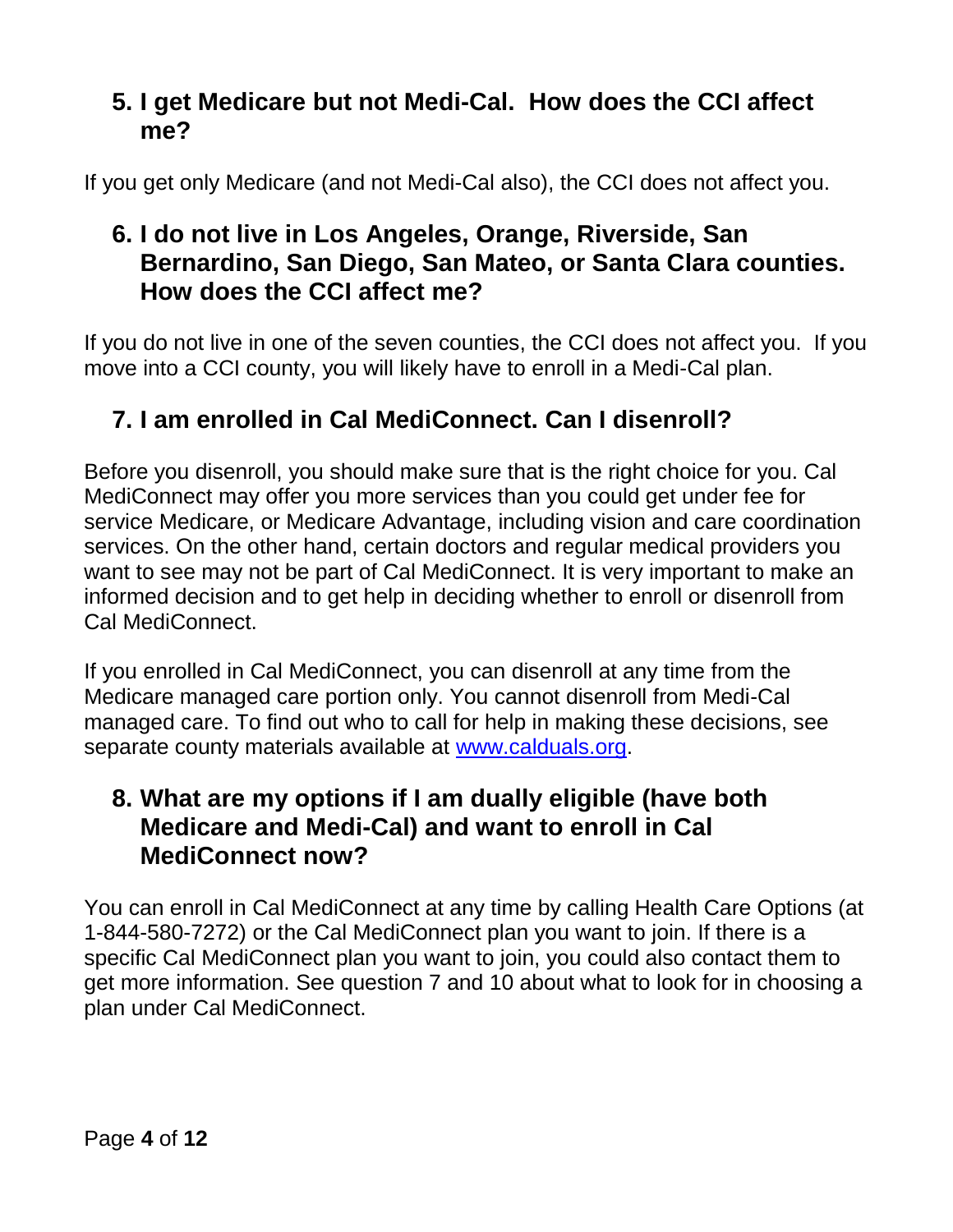## **9. I got a notice about enrolling in Medi-Cal managed care. What happens if I don't enroll?**

Since enrollment in Medi-Cal managed care is mandatory for almost all Medi-Cal recipients, you either will choose a plan or the State will choose one for you. See separate materials about your county to learn more about the plan(s) available to you at [http://www.dhcs.ca.gov/individuals/Pages/MMCDHealthPlanDir.aspx,](http://www.dhcs.ca.gov/individuals/Pages/MMCDHealthPlanDir.aspx) or at [www.calduals.org.](http://www.calduals.org/)

#### **10. Could I keep my doctor if I enrolled in managed care? What if my doctor does not belong to the managed care plan that I enrolled in?**

One of the most important things to look for in a Cal MediConnect or Medi-Cal managed care plan is whether your doctor and your other regular medical providers are part of the plan. Call your doctor to ask if she or he is part of a managed care plan you enrolled in. If your doctor(s) are not part of the plan you enrolled in, then you can:

- Call the plans in your county to get a list of the doctors who are part of your county's plans and call them to find out if they are taking new patients and if they would be a good fit for your needs.
- If you have Medicare, you can opt out or consider disenrolling from Cal MediConnect. You will be able to keep seeing your doctor and your primary care providers. You will likely still need to enroll in a Medi-Cal managed care plan, but you will not need to consider whether your Medicare doctors are part of this plan's network since Medicare will be the primary insurer.
- If you get only Medi-Cal, you should have asked for a Medical Exemption Request to delay enrolling in Medi-Cal managed care. If you did not submit a MER prior to enrollment, this is no longer an option for you. If you are new to Medi-Cal and live in a CCI county, or have been on Medi-Cal and recently moved to a CCI county, you may still request a MER. See Question 11 for more information.
- If your doctor is not part of your plan, you should have been able to keep seeing your regular doctor for 12 months even if you enrolled in Cal MediConnect or Medi-Cal managed care. See Question 12 about Continuity of Care for more information.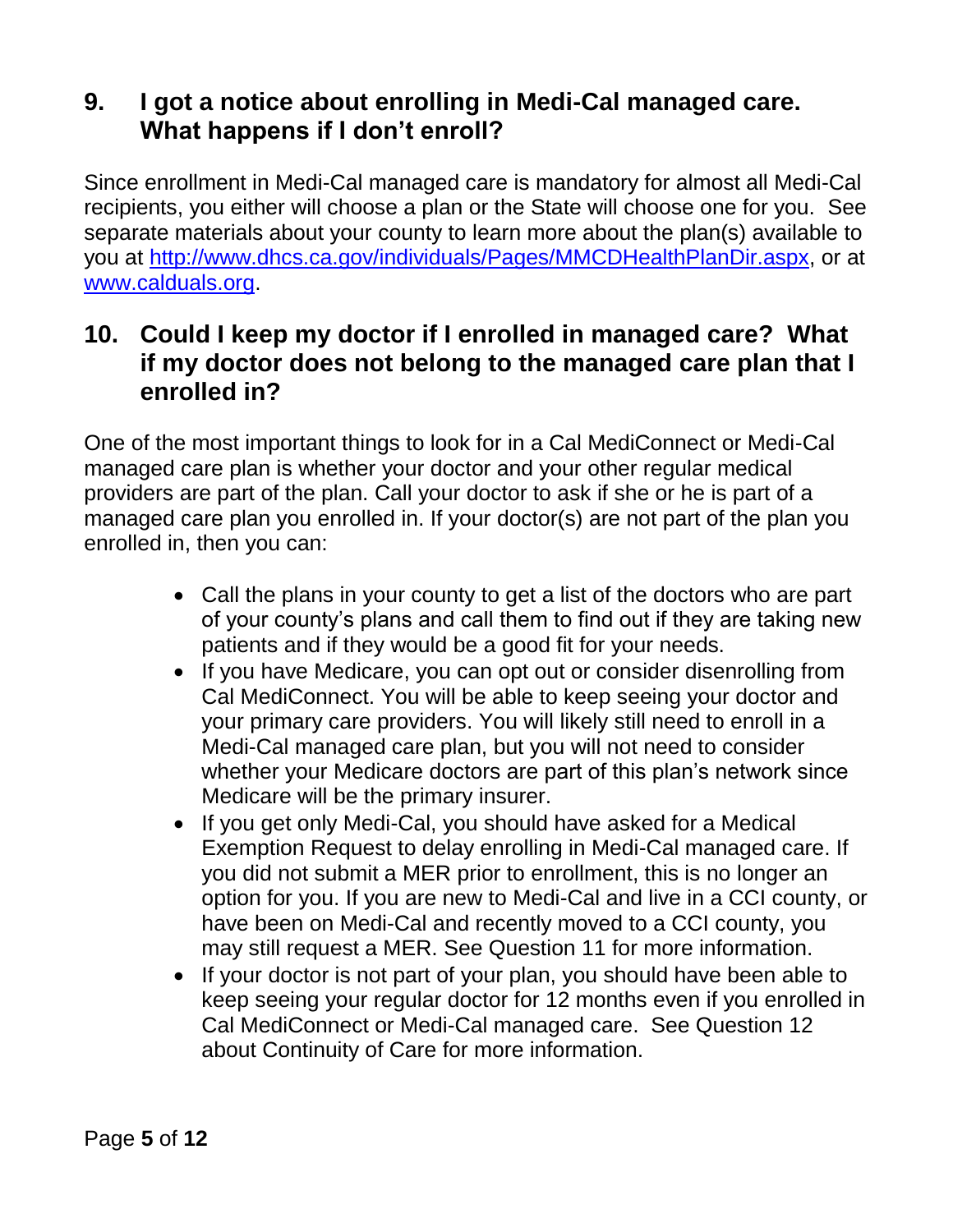## **If I am new to Medi-Cal, can I get a Medical Exemption from Medi-Cal managed care?**

If you are new to Medi-Cal (and receive only Medi-Cal) and live in one of the seven CCI counties, or you recently moved to one of the seven CCI Counties and receive only Medi-Cal, you may be able to request an exemption from enrolling in Medi-Cal managed care. You and your doctor should fill out the Medical Exemption Request (MER) form. Call Health Care Options (HCO) at 1- 800-430-4263 or 1-844-580-7272 to get a copy of the MER form. You can access the form here:

https://www.healthcareoptions.dhcs.ca.gov/sites/default/files/Documents/MU\_00 03383\_ENG\_TempMedExemptionWEB.pdf

When you request a MER, your doctor should include information describing the ongoing medical supervision and/or complex medical treatment you receive, and why this prevents you from transferring into managed care. Call HCO if you have any questions. You or your doctor can receive help with your MER by calling the Medi-Cal managed care ombudsman at 1-888-452-8609, or sending an email to the following address: [merhelp@dhcs.ca.gov.](mailto:merhelp@dhcs.ca.gov) If your request is denied, you can file a request for Medi-Cal fair hearing and stay in fee-for-service Medi-Cal pending the hearing. You should ask to stay in fee-for-service Medi-Cal in your request for hearing.

You are NOT eligible for a MER if any of the following apply to you:

- You have been a member of a managed care plan for more than 90 calendar days;
- Your current Medi-Cal provider is contracting with the plan;
- You begin or are scheduled to begin treatment after the date of plan enrollment. 22 C.C.R. § 53887(a)(2)(B)(1)-(3);
- You are a dual eligible, meaning you receive Medicare and Medi-Cal. As a dual eligible, you currently are not eligible for a Medical Exemption for your Medi-Cal Managed Care enrollment; or
- If you are not new to Medi-Cal, and live in one of the seven CCI counties, your timeframe for requesting a MER has passed. This is because if you did not request a MER prior to enrollment, then you were a member of a managed care plan for more than 90 calendar days and barred from requesting one now.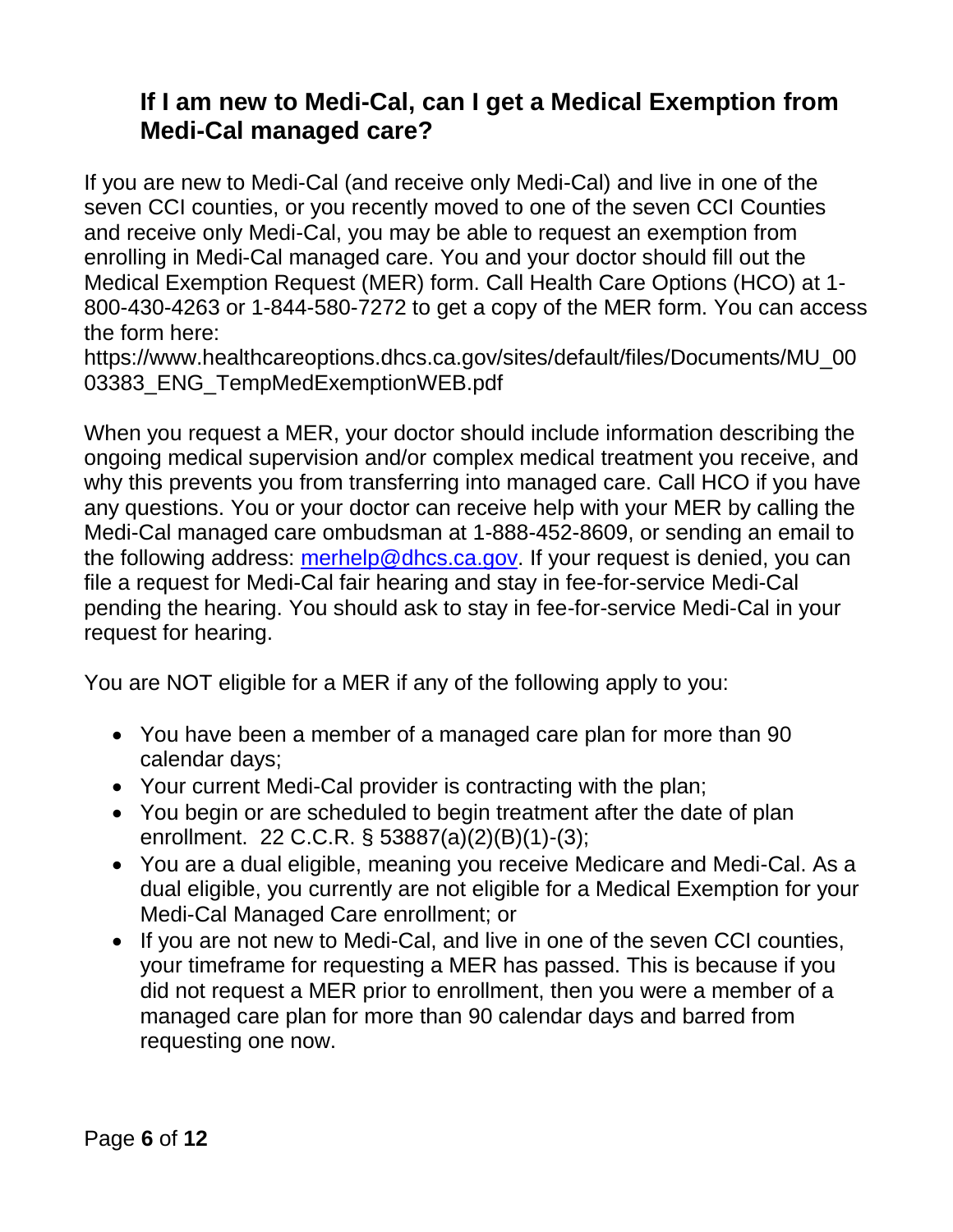Please note that people with HIV/AIDS or Native Americans may disenroll from Medi-Cal managed care at any time without a MER.

## **11. Can I keep seeing my doctor even if the doctor is not in my health plan?**

You have certain rights to continue seeing your doctors and providers, for a period of time, even if they are not in your health plan. These are called Continuity of Care rules. Doctors and other providers who are not part of the plan are also called "out of network" providers.

If you have Medicare and enroll in Cal MediConnect, you may see your current Medicare medical providers and keep your current service authorizations, for up to 12 months, if:

- You have an existing relationship with the provider before enrolling in Cal MediConnect and you have seen that provider at least once in the last twelve months for a non-emergency visit.
- Your provider will accept either the plan payment rate or the Medi-Cal or Medicare rate, whichever is higher.
- Your provider would not be excluded from the plan's network because of quality problems or not meeting state or federal requirements.

If you have Medi-Cal only, you may see your current medical providers for up to 12 months, if:

- You have an existing relationship with the provider;
- The provider meets applicable professional standards; has no disqualifying quality of care issues; and if
- The provider will accept the health plan's rate, or for nursing facilities and Community-Based Adult Services, the applicable Medi-Cal fee-for-service rate, whichever is higher.

Contact your health plan to find out how you and/or your doctor can request Continuity of Care. If your request is denied, you should be able to file an appeal and/or a grievance. See Question 19 for more information.

# **12. What services do I get from Cal MediConnect?**

• Cal MediConnect plans will provide all needed Medicare and Medi-Cal services. This includes:

Page **7** of **12**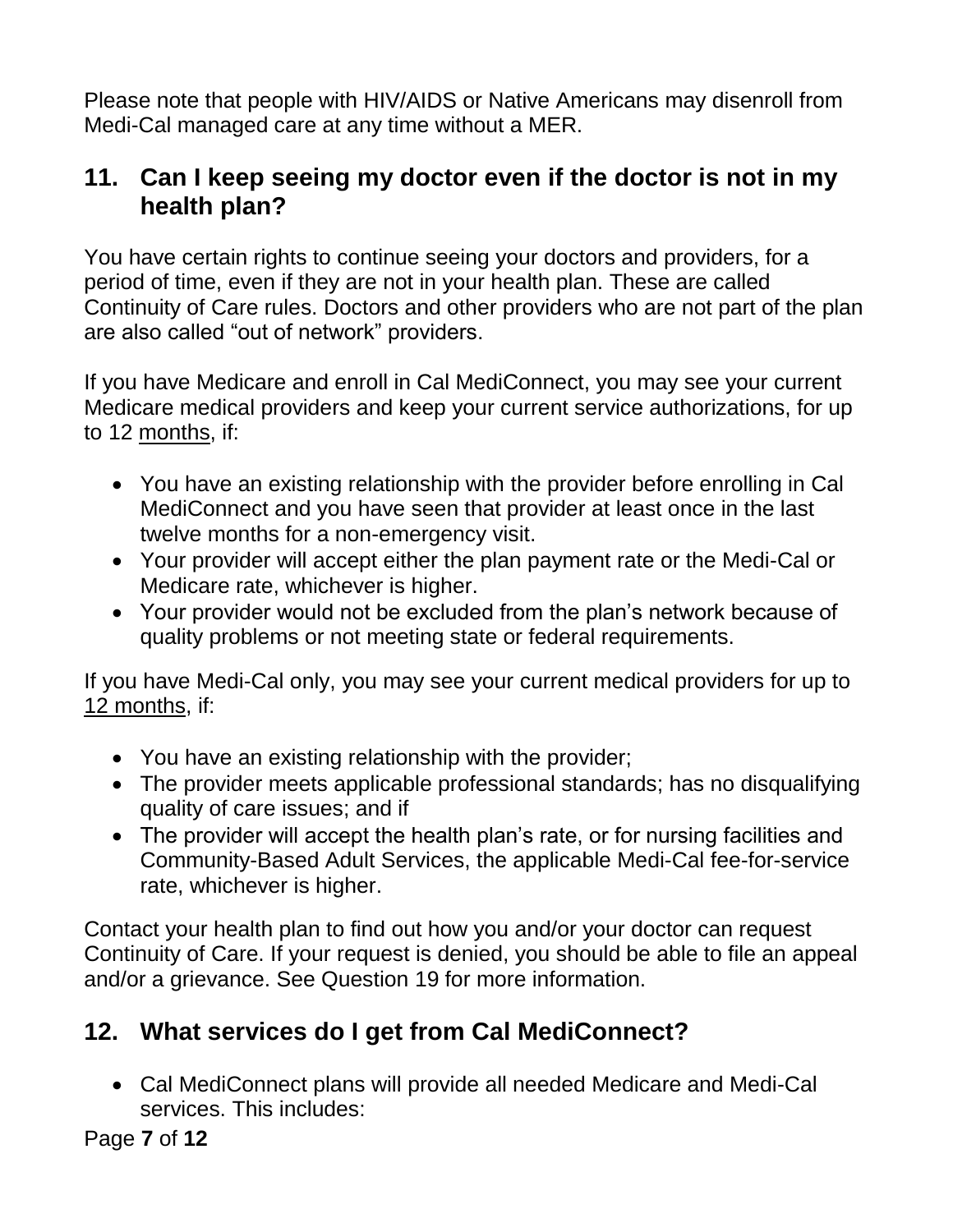- Medicare Part A (hospital coverage) and Part B (outpatient coverage)
- Medicare Part D prescription drug coverage
- All required Medi-Cal services, including:
- MLTSS (See Question 14 for more about MLTSS)
- Non-emergency, accessible medical transportation
- Preventative, restorative, and emergency vision benefits
- Non-emergency transportation to medical services
- Care coordination
	- o Care Plan Option services, which are not required but may be offered by Cal MediConnect plans. See Question 17 for more information.
- Some Cal MediConnect plans offer additional dental benefits beyond those covered by Medi-Cal Dental.

## **13. What are Managed Long-Term Services and Supports (MLTSS)?**

The LTSS that now is part of Medi-Cal managed care are: nursing facilities, Community Based Adult Services (CBAS) and Multi-Purpose Senior Services Waiver (MSSP).

Nursing facilities: Your managed care plan will refer you to a nursing facility if that is recommended by your doctor and is where you agree to go for treatment. Your Medi-Cal managed care plan will also pay for your nursing facility placement, if it is not paid for by Medicare. Since managed care plans will now have to pay for nursing facility placement, it is possible that they will now be willing and able to pay for services to help you stay in, or return to, the community. Community services are often less expensive and preferred by consumers and their families.

MSSP: MSSP will stay the same for the time being, as managed care plans will have to contract with all MSSP providers in the seven counties, though MSSP services will likely be offered outside of managed care and operate as a waiver benefit in the future.

CBAS: Community Based Adult Services (CBAS), which used to be called Adult Day Health Care (ADHC), has been a Medi-Cal managed care benefit since 2012. People who stopped going to CBAS programs because they did not enroll in Medi-Cal managed care will now be able to go back to CBAS if their managed care plan agrees. People who have not gone to CBAS in the past may ask their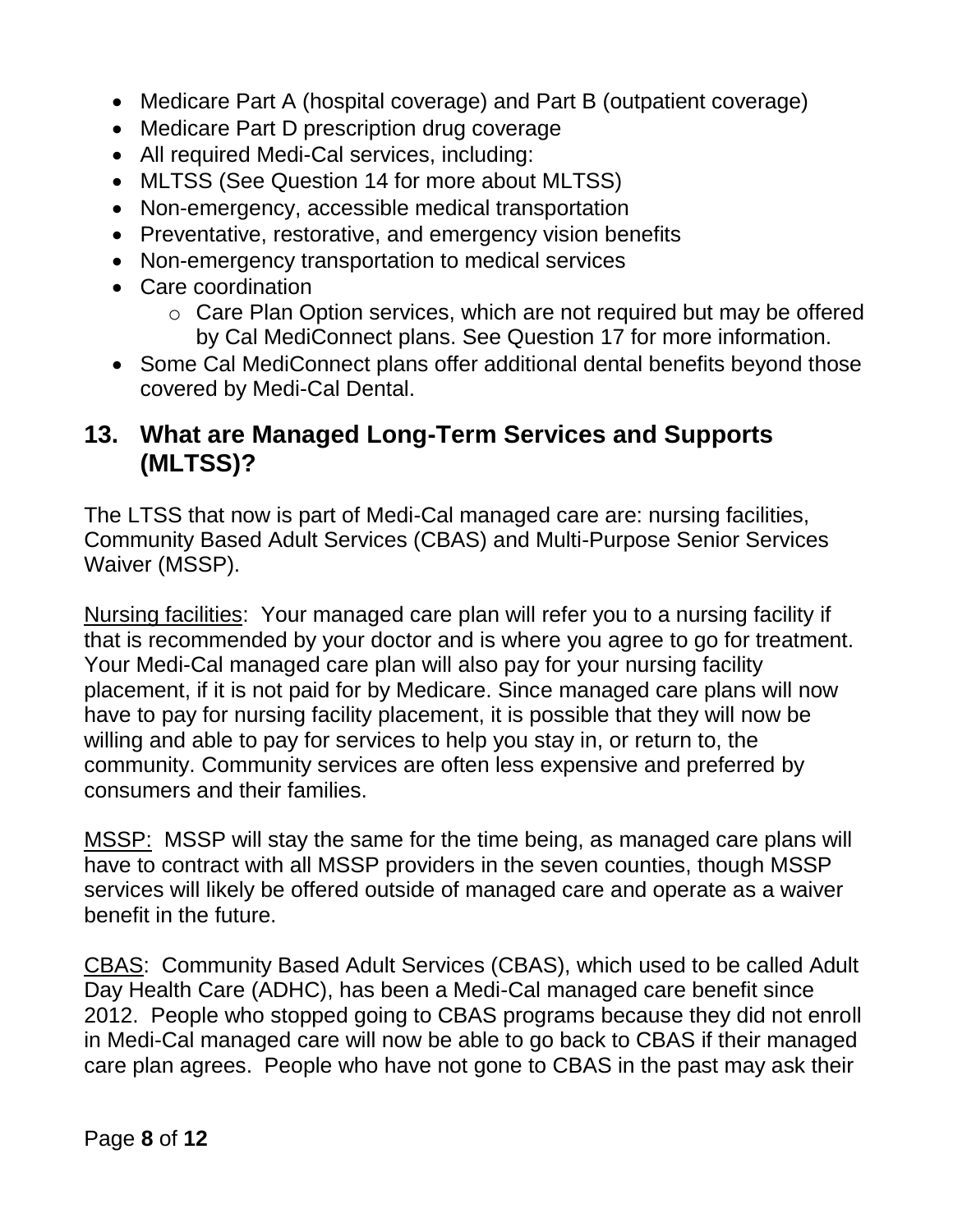managed care plans to refer them to a local program if they (or their doctor or family) think it would help them stay healthy and avoid going to a nursing facility.

IHSS: In-Home Supportive Services (IHSS) are not provided through your managed care plan, but through the IHSS office in your county. Your Medi-Cal managed care plan should refer and connect you to needed IHSS services. For more information on your county's IHSS office, see: <http://www.cdss.ca.gov/inforesources/County-IHSS-Offices>

**14. Will I be able to keep IHSS under the CCI?** 

Yes! In-Home Supportive Services (IHSS) are provided through the IHSS office in your county. For more information on your county's IHSS office, see: <http://www.cdss.ca.gov/inforesources/County-IHSS-Offices>

Even after you enroll in Medi-Cal managed care or Cal MediConnect, you should not notice any changes in your IHSS services. You still are able to hire, fire and supervise your IHSS provider. You still are able to file for a hearing if you are unhappy with a decision about your eligibility or your hours. Your county will continue the IHSS assessment and authorization processes, including final determinations of IHSS hours, and the current IHSS fair hearing process will remain the same.

If you are in Cal MediConnect, you can ask for a care coordination team to help you make your services work better. If you want a team, you can include anyone you want, including your IHSS providers. A Cal MediConnect plan can – but does not have to – offer additional IHSS hours through Care Plan Options (see 17).

## **15. Can I keep my mental health services under the CCI?**

Under the CCI, your plan must provide you with all mental health and substance abuse services that are now covered by Medicare and Medi-Cal. This does not include "carved out" mental health services, which will continue to be provided by county mental health. These "carved out" services include Specialty Mental Health services such as intensive day treatment, crisis intervention, day rehabilitation, residential treatment, targeted case management, and Medi-Cal drug services such as methadone treatment. Your managed care plan will be responsible for coordinating with county mental health if you get county mental health services, and you should continue to get these services and as a result of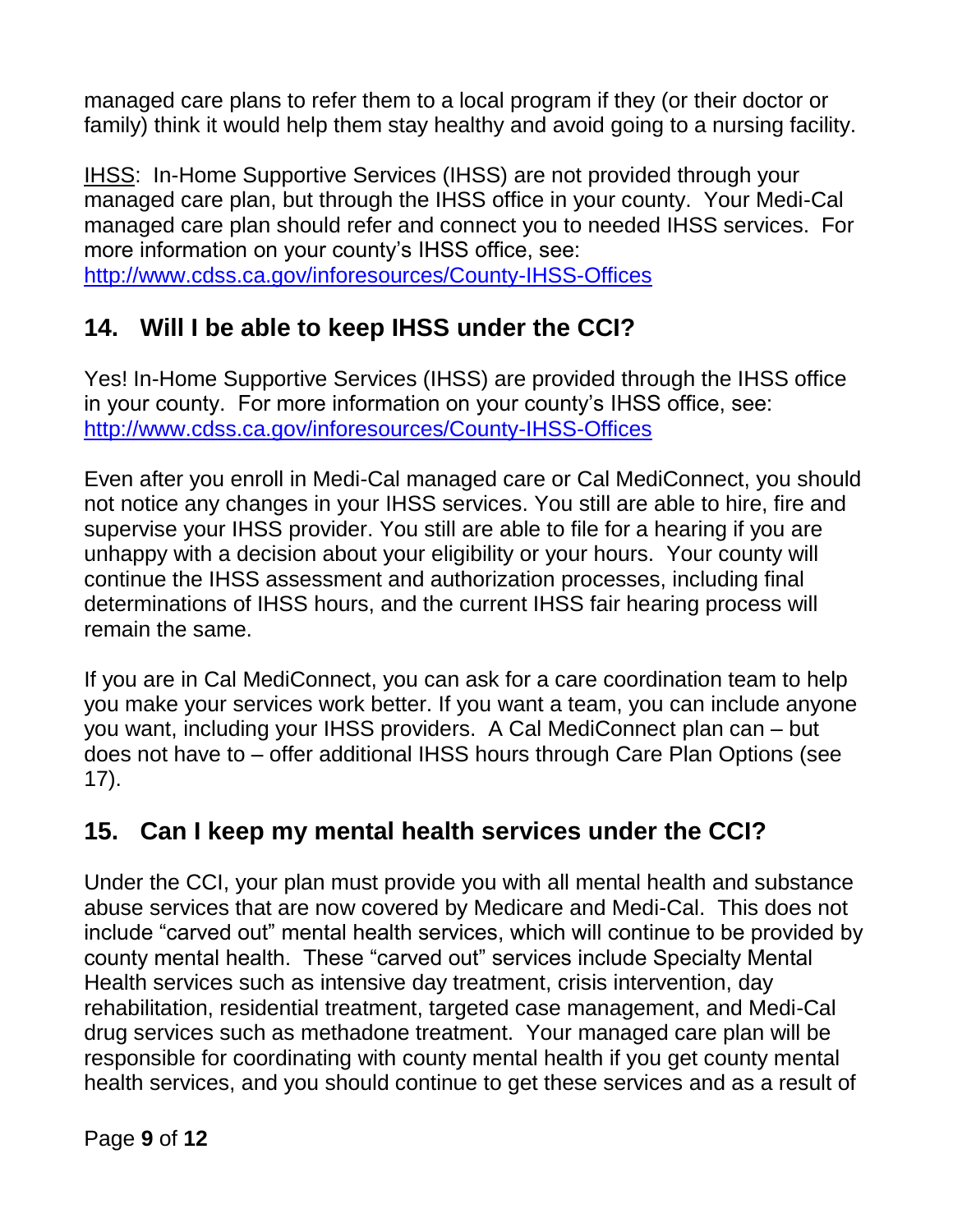the CCI, data sharing agreements are in place between county mental health and managed care plans.

*For more on mental health services and the CCI, see:* [http://www.calduals.org/implementation/policy-topics/bh-coordination/](http://www.calduals.org/wp-content/uploads/2013/08/FAQ-BH-8.20.13.pdf)

# **16. What are Care Plan Option (CPO) services?**

Care Plan Option services (CPO) are services that only Cal MediConnect plans may provide, but they are not required to. CPO services will not be available through Medi-Cal only managed care plans. CPO services may include additional behavioral health (mental health) services, home and community based services, and personal care beyond what is provided by IHSS. CPO benefits may be offered to help people avoid or leave institutional placements, or avoid emergency room visits and hospitalization. CPO benefits may also include:

- Home delivered meals
- Respite (in or out of home)
- Habilitation
- Environmental (home) adaptations
- Other services that the plan decides to provide

Each plan will have to have policies and procedures for providing CPO benefits. Since the State is not requiring Cal MediConnect plans to provide these services, each plan may provide them differently, or not at all. In addition, if you disagree with your plan about CPO benefits, you will not have the same notice and appeal rights that you do with other Medicare and Medi-Cal services. Call your Managed Care Provider or see your Managed Care Provider's website for more information on appealing a CPO service.

## **17. If I am on a HCBS Waiver, or on a waitlist for one, what will happen to my Waiver services?**

If you are on a Home and Community-Based Waiver and you also have Medicare, you must enroll in a Medi-Cal managed care plan for your Medi-Cal benefits, or the State will choose a plan for you. This will not affect your Waiver services, although your managed care plan will have some role in coordinating your Medi-Cal benefits, including the Waiver services. You will keep your Medicare services the way they are now. If you want to participate in Cal MediConnect, you will need to disenroll from your Waiver.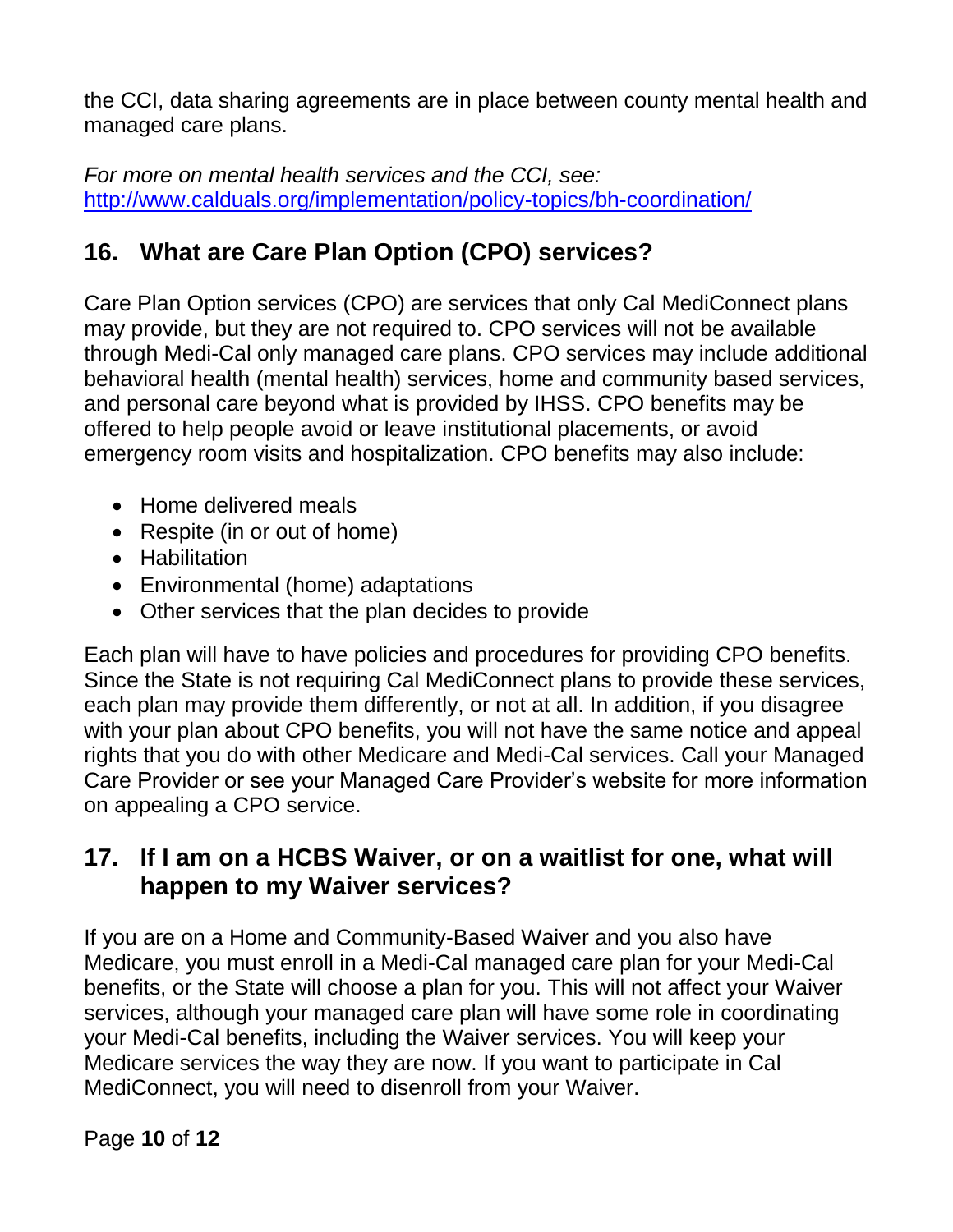If you are on a waitlist for a Home and Community-Based Waiver and you join Cal MediConnect, you will not lose your place on the Waiver waitlist. When your name comes up on the waitlist, if you want Waiver services, you will have to disenroll from Cal MediConnect and go back to regular Medicare. You will still need to be enrolled in a Medi-Cal managed care plan for your Medi-Cal benefits.

## **18. What if I disagree with a decision by my managed care plan?**

Enrollment: If you are required to enroll in managed care for Medi-Cal services, you cannot appeal that requirement. See Question 11 for information on Medical Exemption Requests.

Services: If you disagree with a decision by your managed care plan about the services you have requested or think you need, there are appeal and grievance rights (except for Care Plan Option benefits, see Question 17).

Important: If you are getting a service and your managed care plan wants to reduce or end the service, make sure to file an appeal within 10 days of getting your notice and request "aid paid pending." This means that your services may continue while your hearing is decided.

Deeming: If it is determined that you are no longer eligible for full-scope Medi-Cal, "deeming" allows you to remain in a Cal MediConnect plan for a certain period of time before being disenrolled from the plan. This provides you a grace period for maintaining Cal MediConnect eligibility. If you are able to reestablish eligibility for full-scope Medi-Cal during this deeming period, you will remain enrolled in Cal MediConnect. If you are not able to reestablish eligibility, you will return to fee-for-service Medicare. For more information, see: [http://www.dualsdemoadvocacy.org/wp-content/uploads/2017/04/Updated-Cal-](http://www.dualsdemoadvocacy.org/wp-content/uploads/2017/04/Updated-Cal-MediConnect-Deeming-042017.pdf)[MediConnect-Deeming-042017.pdf](http://www.dualsdemoadvocacy.org/wp-content/uploads/2017/04/Updated-Cal-MediConnect-Deeming-042017.pdf)

Call Disability Rights California or for more information about your appeal rights in Medi-Cal managed care and Cal MediConnect.

Much of the information contained in this fact sheet comes from the *Advocate's Guide to California's Coordinated Care Initiative*, by Justice in Aging) and the Disability Rights Education and Defense Fund (DREDF). The Guide is available at [https://www.justiceinaging.org/wp-content/uploads/2017/12/Advocates-Guide](https://www.justiceinaging.org/wp-content/uploads/2017/12/Advocates-Guide-to-Californias-Coordinated-Care-Initiative-Version-6.pdf)[to-Californias-Coordinated-Care-Initiative-Version-6.pdf](https://www.justiceinaging.org/wp-content/uploads/2017/12/Advocates-Guide-to-Californias-Coordinated-Care-Initiative-Version-6.pdf)

Page **11** of **12**